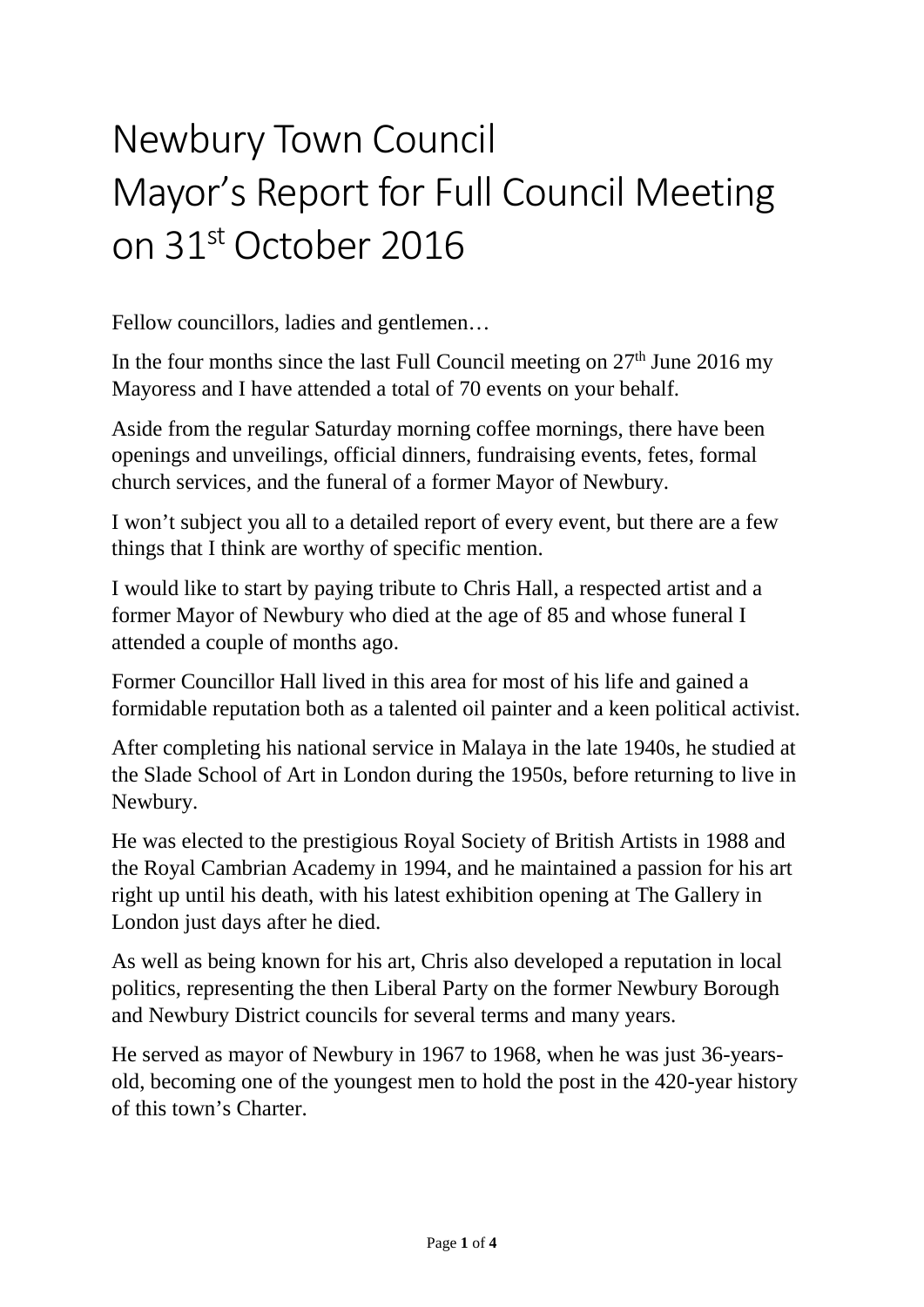As a councillor in the 60s, Chris worked to preserve many of Newbury's old buildings, and he was responsible for the planting of the avenue of poplar trees at Stroud Green.

He was a staunch local campaigner, always ready to put shoe leather in service of his principles. Known for his dry humour and sound advice, he has been a huge support to many who have followed in his footsteps as councillors and candidates here in the Newbury area. I am one of many who has benefitted from his wise counsel and relentless campaigning, and I am proud to have known him.

Chris will be missed, and our thoughts are with his wife, Maria, and his family.

[One Minute Silence]

In his later years, Chris often worried about how to get younger people more interested and active in politics.

I know that he very much approved of the Town Council's now annual activities supporting Local Democracy Week, and it was a particular pleasure for me to be able to attend nine of the presentations that took place here in the Council Chamber to groups of young students from local schools. There were some very interesting questions asked, by both the students and their teachers.

We'll be hearing a detailed report later on in the meeting from the Chair of the Local Democracy Week Working Group, so I won't say too much, but it was wonderful to see so many youngsters taking an interest in what we do. Who knows, among them may very well be some of the Newbury Town Councillors of the future.

I would like to take this opportunity to express my thanks on behalf of you all to the Working Group, to the officers who supported it, and to Councillors Margo Payne, Jo Day and Martha Vickers in particular for their hard work and dedication. I know that many councillors supported several of the presentations as well, so thank you for that support, too.

All in all, another success of which Team Newbury Town Council can be justifiably proud.

Of all of the many other events that I have attended on your behalf in the last four months, all of which have been interesting and enjoyable in different ways, there is one more that I would like to pick out for special mention.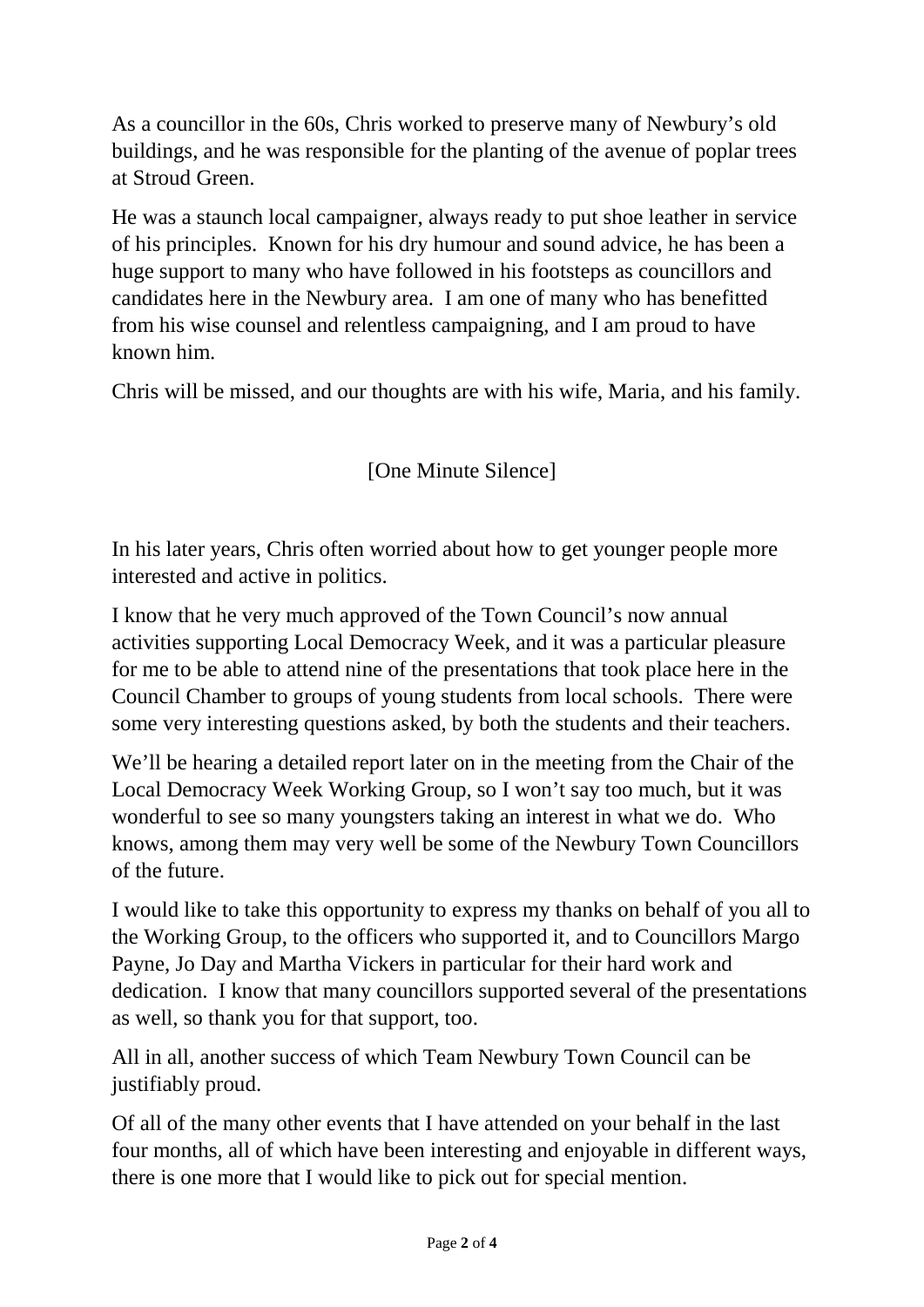The Porch in Speen goes by the uninspiring label of Pupil Referral Unit. This is the place where challenging students between the ages of 14 and 19 go when mainstream education is unable to support them.

I was invited to attend Afternoon Tea at The Porch a couple of weeks ago, to mark the end of their celebration of British Values Week, which coincided with our own Local Democracy activities.

I confess to some apprehension before going, but it was an incredibly encouraging and inspiring visit. The students' work that was displayed throughout the building was of a very high standard, and the students themselves made me feel very welcome. There is so much talent among the students there, and seeing the dedication and caring of the staff who guide and help the students to fulfil their potential was truly inspiring.

On one of the walls was displayed a short poem written by students Ewan Greening and Hannah Crossey during The Porch's British Values Week last year (2015).

The poem had a huge impact on me. I would like to share it with you.

I'm so frustrated So isolated Feels like I'm always being slated.

Hated.

Oi listen!

Everything I do, they say it's wrong but I'm trying to say strong; Glass half-full

Trying to… Pull myself through.

People bringing up the past but I can't move that fast. I'm trying hard to be free from the bad

Can't you see… It's me… Underneath? I do feel ashamed; I know I'm to blame. I'm just trying to change.